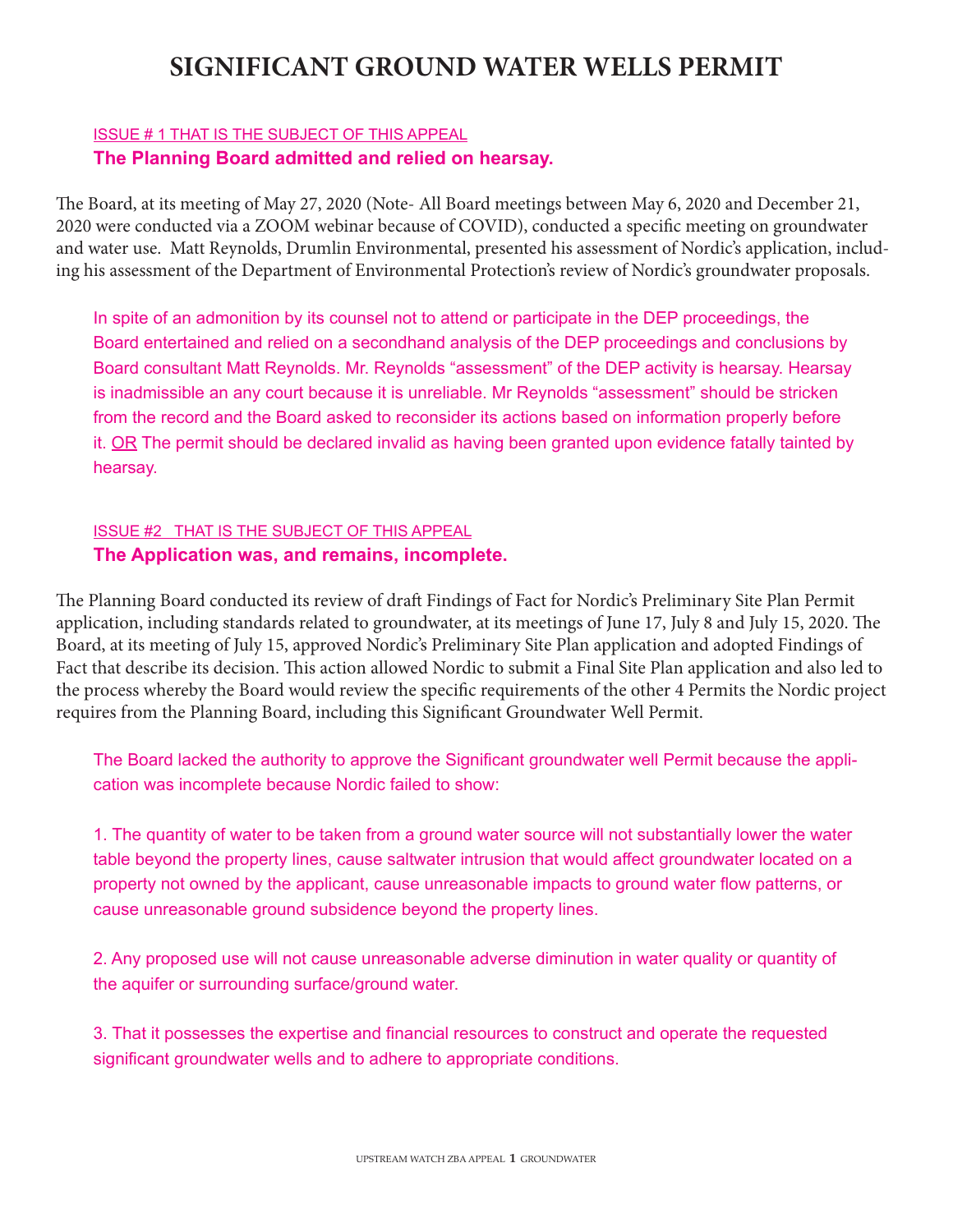## 6. SPECIFIC FINDINGS OF THE BELFAST PLANNING BOARD ON OVERALL SIGNIFICANT GROUNDWATER WELL PERMIT REQUIREMENTS.

#### ISSUE #3 THAT IS THE SUBJECT OF THIS APPEAL

# **The failed groundwater model predicate invalidates the modeled result on which the Board relied.**

The Planning Board made the following findings regarding the applicability of certain zoning standards for the Nordic application for a Significant Groundwater Well Permit:

a) The Board found that Nordic's Permit submission, reference Attachment 23, and subsequent information provided by Nordic to the Board satisfied the application submission requirements identified in Chapter 102, Zoning, Article VIII, Supplementary District Regulations, Section 102-1077, Application and Information Requirements, Subsection c), Application Requirements, clauses 1) through 6). The Board particularly noted that Nordic submitted the required hydrogeologic report [clause 4)] from a licensed Maine professional geologist, and that it submitted a proposed monitoring program. Further, the City obtained the DEP Permit Orders and Findings, and these Orders identified conditions that the DEP will implement with respect to Nordic's monitoring of groundwater use.

The hydrologic report, Attachment 23, is predicated on a model of the site in its present state and reports that recharge of the groundwater from which the wells will extract water is provided primarily by rainfall. Yet, in its stormwater management plan, Nordic would remove almost all of the rainfall landing on the site in a series of catch basins and perimeter drains discharging below the site near the ocean. That stormwater management system invalidates the model. The 455 gallons per minute predicted by the model must be adjusted downward to account for the water diverted as aforesaid. So, the number is less than 455, and no one knows how much less. The applicant should be directed to recalculate its groundwater availability based upon the stormwater management plan for which it obtained approval. Until that calculation is performed the permit should be suspended, because no one can know how much ground water will be available to Nordic after it installs its drains.

b) The Board determined that Nordic's use of groundwater will comply with the City Performance Standards identified in Chapter 102, Zoning, Article VIII, Supplementary District Regulations, Division 7, Significant Groundwater Well Permits, Section 102-1079, Performance Standards, subject to Nordic's compliance with the Conditions of Approval established by the Board as requirements of this Permit. The Board's Findings regarding the Section 102-1079 Performance Standards are described in Section 7 of these Findings, see below.

# ISSUE #4 THAT IS THE SUBJECT OF THIS APPEAL **The Application failed to satisfy the Standards of Section 102-1079.**

# **7. SPECIFIC FINDINGS OF THE BELFAST PLANNING BOARD ON THE SECTION 102-1079 PER-FORMANCE STANDARDS FOR A SIGNIFICANT GROUNDWATER WELL PERMIT.**

Chapter 102, Zoning, Article VIII, Supplementary District Regulations, Division 7, Significant Groundwater Well Permit, establishes specific Performance Standards that all applicants for a Significant Groundwater Well Permit must satisfy; reference Section 102-1079, Performance Standards. The Belfast Planning Board conducted a specific review of these standards at its meetings of October 28 and November 4, 2020, and found that Nordic satisfied all of the City requirements, subject to Nordic compliance with Conditions of Approval established by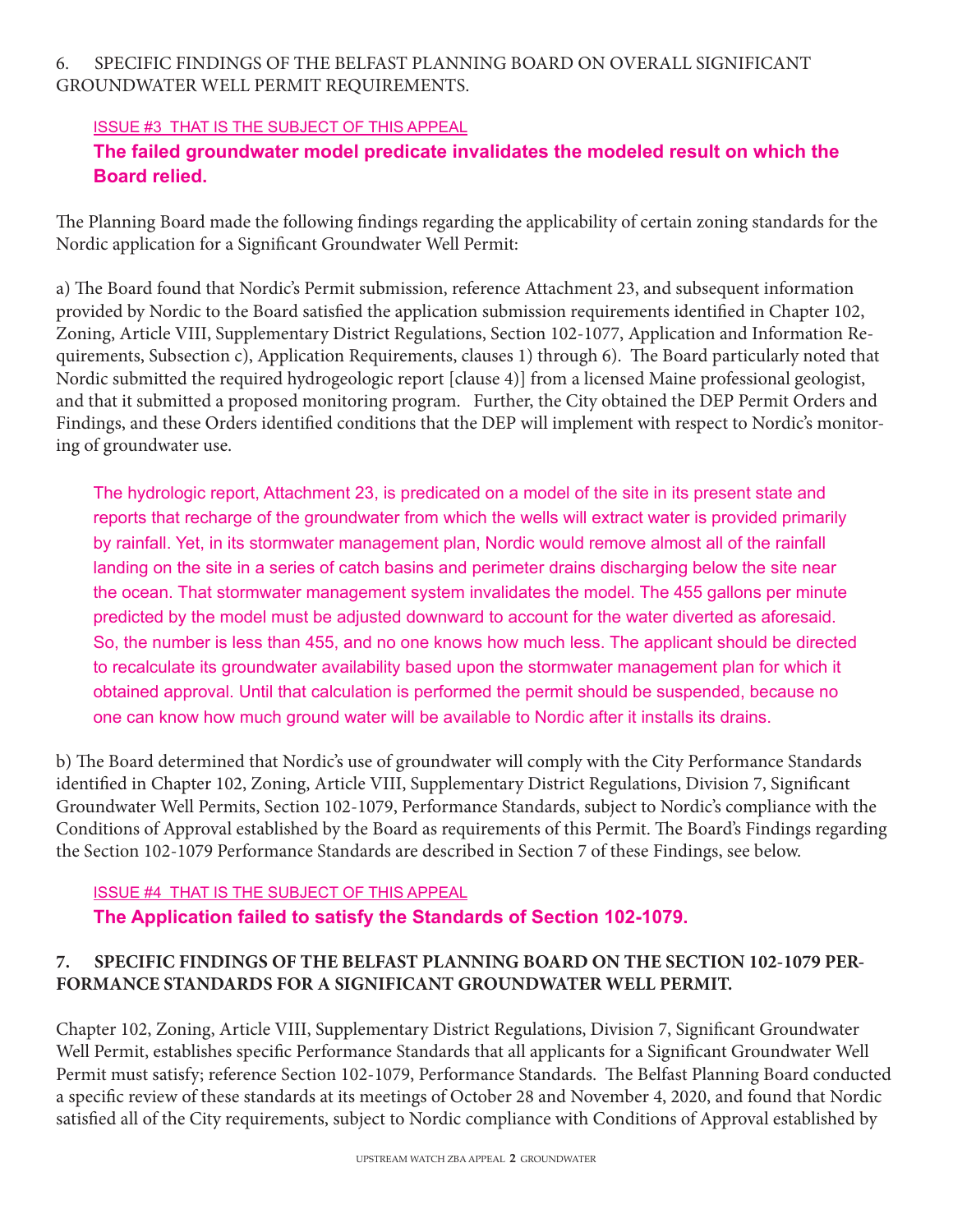the Board. The Board made the following specific Findings regarding the respective Performance Standards.

4. The quantity of water to be taken from a ground water source will not substantially lower the water table beyond the property lines, cause saltwater intrusion that would affect groundwater located on a property not owned by the applicant, cause unreasonable impacts to ground water flow patterns, or cause unreasonable ground subsidence beyond the property lines.

The Board reviewed Attachment 23, the Hydrogeologic Assessment prepared by Ransom Consulting which concluded that a system of 3 wells, drawing a combined maximum rate of 455 gallons per minutes (gpm) of groundwater, could be continually operated without unreasonable adverse impacts to the bedrock aquifer or groundwater flow patterns, surrounding private wells including from saltwater intrusion, or cause ground subsidence. Ransom Consulting's conclusion is based on the collection of data from site and neighborhood wells and surface water bodies, multiple pumping tests, and a computational model to simulate aquifer and water resource impacts under longer time intervals and varied conditions.

The main potential concern identified by the Planning Board is that Nordic's extraction of groundwater could have an adverse impact on the quality and/or quantity of groundwater on adjacent private wells. The Board addresses this issue in the Conditions of Approval it has adopted that require Nordic to implement a rigorous groundwater quality monitoring program, and to regularly report information from this program to City representatives and to area homeowners who are participating in Nordic's monitoring program. Further, the Board required Nordic to address impacts to the extent that they may arise with specific steps, including reducing the rate and amount of water withdrawal and requiring that Nordic make any property owner whose private well has been adversely impacted by Nordic's use of groundwater 'whole' by measures such as but not necessarily limited to connecting the property to public water, the installation of a water quality treatment system, or the drilling of a new well.

The requirement is not that the applicant address the damage to nearby homeowners' wells caused by pumping its 3 groundwater wells. The above Section prohibits an unreasonable adverse impact on neighboring homeowners' wells. By Nordic's own admission, nearby wells will be lowered 10-15 feet by Nordic's pumping. Given the sensitivity of those wells to drought and how shallow they are, the 10-15 foot drawdown is a significant adverse impact. The significant adverse impact does not disappear because Nordic agrees to "address" the damage they cause.

The Board also considered the issue of saltwater intrusion of a private well. While the Nordic hydrogeologic assessment identified saltwater intrusion as a potential concern in a limited area near Route One, the Board noted that properties in this area are connected to public water, thus, there is limited concern with potential adverse impacts to a private well from saltwater intrusion.

Nordic's own well tests showed saltwater intrusion into one of its wells. Nordic claims that the saltwater weas already there when they turned on their pump. How did it get there? That suggests that saltwater runs uphill onto the shore instead of, like most water, downhill into the ocean. Further Nordic claims it is ok to draw saltwater into its well because a) they can use that brackish water and b) Nearby residents are served by City water. This ignores the fact that it no more proper or legal to pollute a groundwater aquifer with salt water than it is to pollute an aquifer with trichloroethylene.

5. Any proposed use shall not cause unreasonable adverse diminution in water quality or quantity of the aquifer or surrounding surface/ground water. This includes any impacts to the upwelling of a natural spring, ground